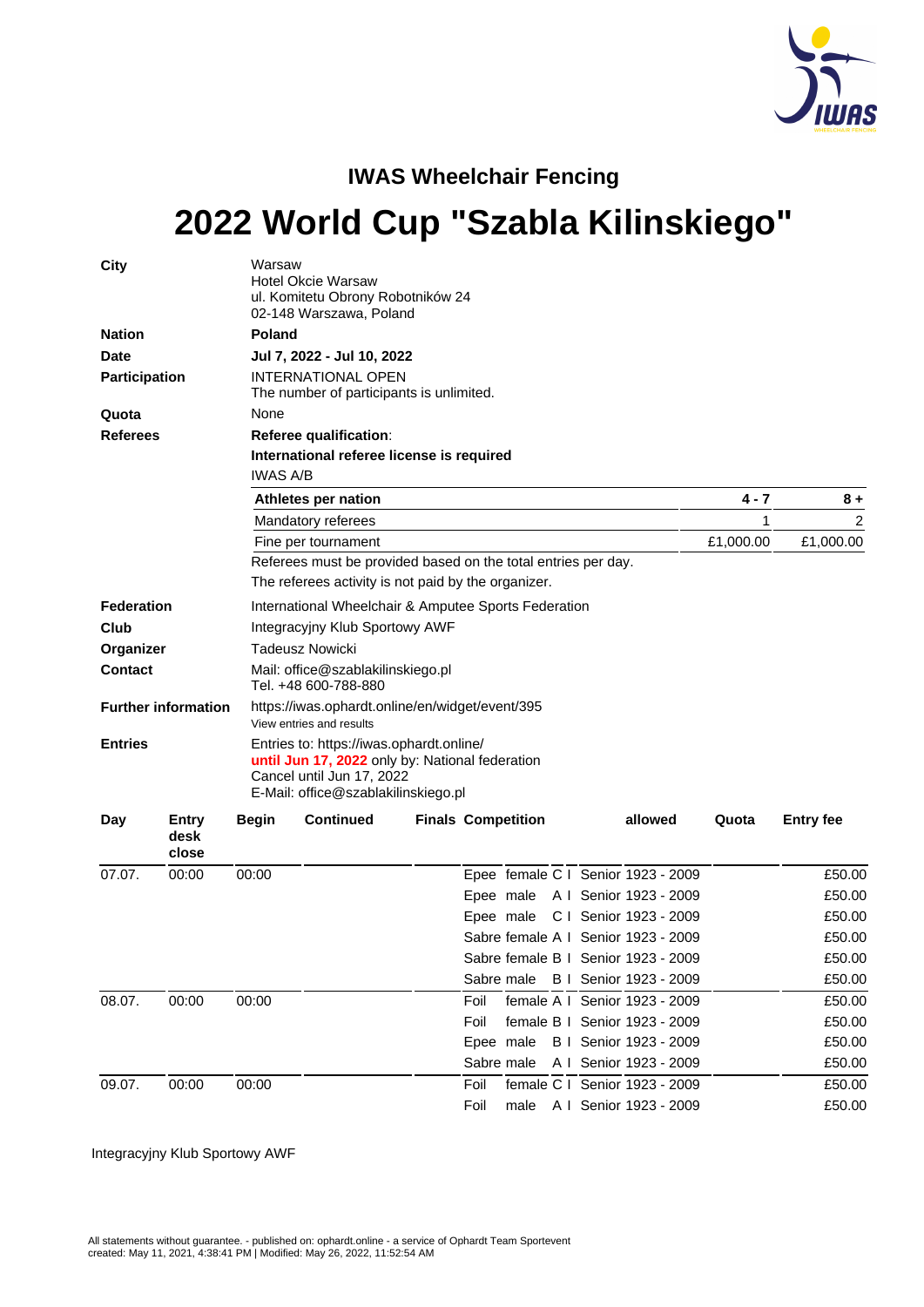

|                        |                                          |                                                    |                                                                                                                                                             |                                     |                | Foil<br>male                       | B   Senior 1923 - 2009                                   |                                                                                                                                              | £50.00 |  |  |
|------------------------|------------------------------------------|----------------------------------------------------|-------------------------------------------------------------------------------------------------------------------------------------------------------------|-------------------------------------|----------------|------------------------------------|----------------------------------------------------------|----------------------------------------------------------------------------------------------------------------------------------------------|--------|--|--|
|                        |                                          |                                                    |                                                                                                                                                             |                                     |                | Foil<br>male                       | C I Senior 1923 - 2009                                   |                                                                                                                                              | £50.00 |  |  |
|                        |                                          |                                                    |                                                                                                                                                             |                                     |                |                                    | Epee female A I Senior 1923 - 2009                       |                                                                                                                                              | £50.00 |  |  |
|                        |                                          |                                                    |                                                                                                                                                             |                                     |                |                                    | Epee female B I Senior 1923 - 2009                       |                                                                                                                                              | £50.00 |  |  |
| 10.07.                 | 00:00                                    | 00:00                                              |                                                                                                                                                             |                                     |                | Epee female                        | T Senior 1923 - 2009                                     |                                                                                                                                              | £0.00  |  |  |
|                        |                                          |                                                    |                                                                                                                                                             |                                     |                | Sabre open                         | T Senior 1923 - 2009                                     |                                                                                                                                              | £0.00  |  |  |
|                        | 00:01                                    | 00:31                                              |                                                                                                                                                             |                                     |                | Foil<br>male                       | T Senior 1923 - 2009                                     |                                                                                                                                              | £0.00  |  |  |
|                        | <b>Equipment check</b>                   | Day                                                | Time                                                                                                                                                        | Day                                 | Time           | <b>Competition</b>                 |                                                          |                                                                                                                                              |        |  |  |
|                        |                                          | 06.07.                                             | 10:00                                                                                                                                                       | 05.07.                              | 16:00          |                                    | Epee female Senior Individual C                          |                                                                                                                                              |        |  |  |
|                        |                                          |                                                    | until<br>20:00                                                                                                                                              |                                     | until<br>20:00 |                                    |                                                          |                                                                                                                                              |        |  |  |
|                        |                                          |                                                    |                                                                                                                                                             |                                     |                |                                    | Epee male Senior Individual A                            |                                                                                                                                              |        |  |  |
|                        |                                          |                                                    |                                                                                                                                                             |                                     |                | Epee male Senior Individual C      |                                                          |                                                                                                                                              |        |  |  |
|                        |                                          |                                                    |                                                                                                                                                             |                                     |                |                                    | Sabre female Senior Individual A                         |                                                                                                                                              |        |  |  |
|                        |                                          |                                                    |                                                                                                                                                             |                                     |                |                                    | Sabre female Senior Individual B                         |                                                                                                                                              |        |  |  |
|                        |                                          |                                                    |                                                                                                                                                             |                                     |                |                                    | Sabre male Senior Individual B                           |                                                                                                                                              |        |  |  |
|                        |                                          |                                                    |                                                                                                                                                             |                                     |                |                                    | Foil female Senior Individual A                          |                                                                                                                                              |        |  |  |
|                        |                                          |                                                    | Foil female Senior Individual B                                                                                                                             |                                     |                |                                    |                                                          |                                                                                                                                              |        |  |  |
|                        |                                          |                                                    |                                                                                                                                                             |                                     |                |                                    | Epee male Senior Individual B                            |                                                                                                                                              |        |  |  |
|                        |                                          |                                                    | Sabre male Senior Individual A<br>Foil female Senior Individual C                                                                                           |                                     |                |                                    |                                                          |                                                                                                                                              |        |  |  |
|                        |                                          |                                                    |                                                                                                                                                             |                                     |                |                                    |                                                          |                                                                                                                                              |        |  |  |
|                        |                                          |                                                    | Foil male Senior Individual A<br>Foil male Senior Individual B<br>Foil male Senior Individual C<br>Epee female Senior Individual A                          |                                     |                |                                    |                                                          |                                                                                                                                              |        |  |  |
|                        |                                          |                                                    |                                                                                                                                                             |                                     |                |                                    |                                                          |                                                                                                                                              |        |  |  |
|                        |                                          |                                                    |                                                                                                                                                             |                                     |                |                                    |                                                          |                                                                                                                                              |        |  |  |
|                        |                                          |                                                    |                                                                                                                                                             |                                     |                |                                    |                                                          |                                                                                                                                              |        |  |  |
|                        |                                          |                                                    | Epee female Senior Individual B<br>Epee female Senior Team                                                                                                  |                                     |                |                                    |                                                          |                                                                                                                                              |        |  |  |
|                        |                                          | Sabre open Senior Team                             |                                                                                                                                                             |                                     |                |                                    |                                                          |                                                                                                                                              |        |  |  |
|                        |                                          |                                                    |                                                                                                                                                             |                                     |                | Foil male Senior Team              |                                                          |                                                                                                                                              |        |  |  |
|                        |                                          | 07.07.08:30 Epee                                   |                                                                                                                                                             |                                     |                |                                    |                                                          |                                                                                                                                              |        |  |  |
| <b>Referee meeting</b> |                                          | 07.07.08:30 Sabre                                  |                                                                                                                                                             |                                     |                |                                    |                                                          |                                                                                                                                              |        |  |  |
|                        |                                          | 08.07. 08:30 Foil                                  |                                                                                                                                                             |                                     |                |                                    |                                                          |                                                                                                                                              |        |  |  |
| Fee for officials      |                                          | £50.00 Per official                                |                                                                                                                                                             |                                     |                |                                    |                                                          |                                                                                                                                              |        |  |  |
|                        | 06.07.19:00<br><b>Delegation meeting</b> |                                                    |                                                                                                                                                             |                                     |                |                                    |                                                          |                                                                                                                                              |        |  |  |
| <b>Payment</b>         |                                          | <b>Payment</b>                                     |                                                                                                                                                             |                                     |                | <b>Surcharge</b><br><b>Remarks</b> |                                                          |                                                                                                                                              |        |  |  |
|                        |                                          |                                                    |                                                                                                                                                             | Bank Transfer British Pounds +£0.00 |                | $+0.00\%$                          | and follow the process.<br>details and reference number. | Once the entries are done, please select the red<br>button "PAYMENT PROCEDURE" on the right<br>You can then print out a receipt with account |        |  |  |
|                        | Late entry surcharge                     | £150.00 per late entry                             |                                                                                                                                                             |                                     |                |                                    |                                                          |                                                                                                                                              |        |  |  |
| <b>Discounts</b>       |                                          | £50.00 per double entry<br>£50.00 per triple entry |                                                                                                                                                             |                                     |                |                                    |                                                          |                                                                                                                                              |        |  |  |
|                        | <b>Tournament officials</b>              |                                                    | TD - Peter Huggins<br>Referee Delegate: Jakub Leczycky<br>SEMI Delegates: Kathy Walters and Dani Gyöngyi<br>Classifier: Lynn Strasser and Marek Podlasinski |                                     |                |                                    |                                                          |                                                                                                                                              |        |  |  |
| Format                 |                                          |                                                    |                                                                                                                                                             | According to IWAS WF rules.         |                |                                    |                                                          |                                                                                                                                              |        |  |  |

Integracyjny Klub Sportowy AWF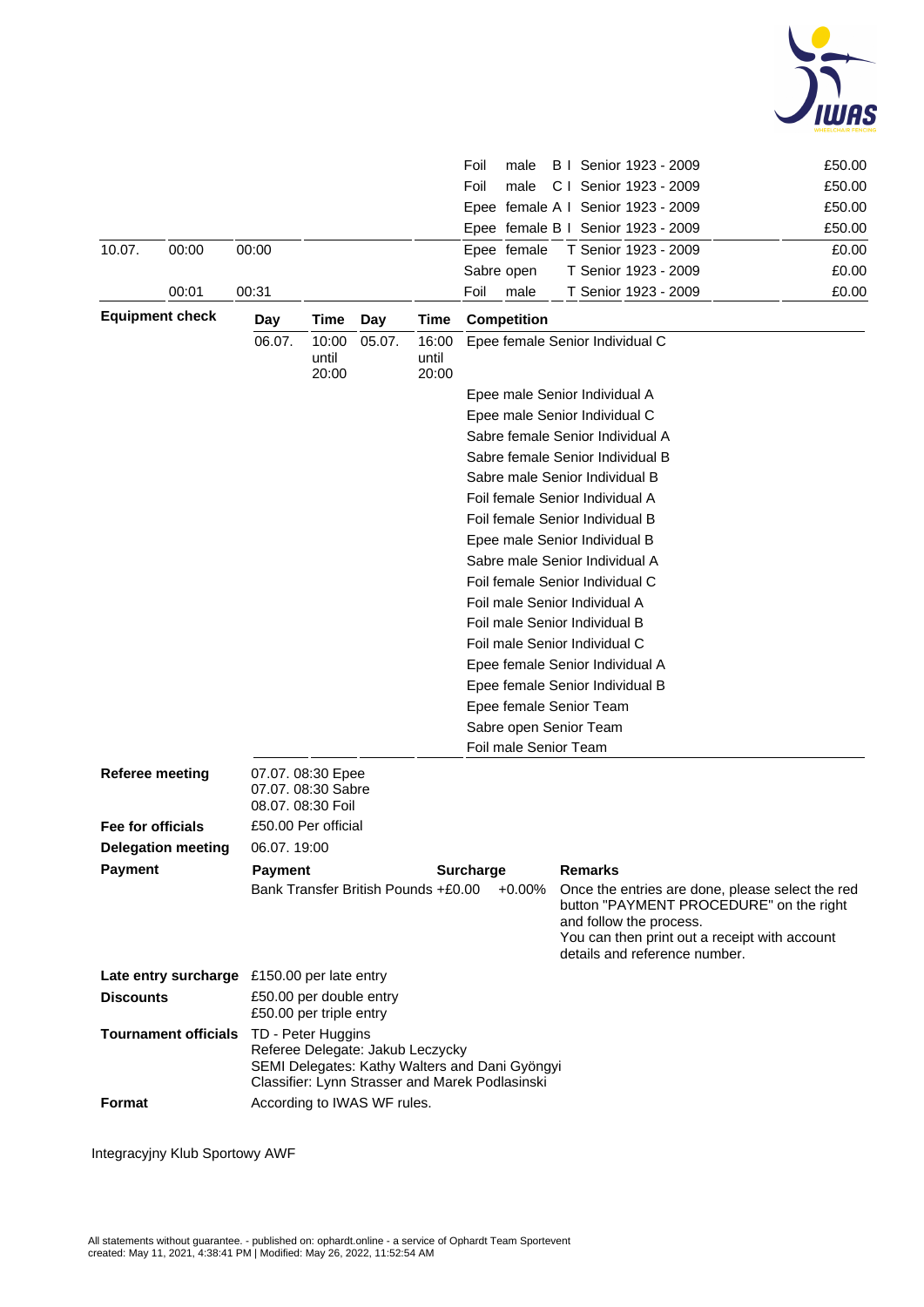

| <b>Rules and legal</b>         | According to FIE and IWAS WF rules.                                                                                                                                                                                                                                                                                                                                                                                                                                                                                                              |         |  |  |  |  |  |  |
|--------------------------------|--------------------------------------------------------------------------------------------------------------------------------------------------------------------------------------------------------------------------------------------------------------------------------------------------------------------------------------------------------------------------------------------------------------------------------------------------------------------------------------------------------------------------------------------------|---------|--|--|--|--|--|--|
| <b>Medical</b>                 | Each athlete has to have an official international classification to participate in any international<br>IWAS Wheelchair Fencing competition.                                                                                                                                                                                                                                                                                                                                                                                                    |         |  |  |  |  |  |  |
| <b>Equipment</b>               | According to FIE and IWAS WF rules.                                                                                                                                                                                                                                                                                                                                                                                                                                                                                                              |         |  |  |  |  |  |  |
|                                | Latest submission of equipment latest 30min before the closing time.                                                                                                                                                                                                                                                                                                                                                                                                                                                                             |         |  |  |  |  |  |  |
| <b>Booking options</b>         | <b>Accreditation Rate</b>                                                                                                                                                                                                                                                                                                                                                                                                                                                                                                                        | £250.00 |  |  |  |  |  |  |
|                                | Double Room Rate (per person, 3 nights)                                                                                                                                                                                                                                                                                                                                                                                                                                                                                                          | £270.00 |  |  |  |  |  |  |
|                                | Double Room Rate (per person, 4 nights)                                                                                                                                                                                                                                                                                                                                                                                                                                                                                                          | £360.00 |  |  |  |  |  |  |
|                                | Double Room Rate (per person, 5 nights)                                                                                                                                                                                                                                                                                                                                                                                                                                                                                                          | £450.00 |  |  |  |  |  |  |
|                                | Double Room Rate (per person, 6 nights)                                                                                                                                                                                                                                                                                                                                                                                                                                                                                                          | £540.00 |  |  |  |  |  |  |
|                                | Single Room Rate (per person, 3 nights)                                                                                                                                                                                                                                                                                                                                                                                                                                                                                                          | £330.00 |  |  |  |  |  |  |
|                                | Single Room Rate (per person, 4 nights)                                                                                                                                                                                                                                                                                                                                                                                                                                                                                                          | £440.00 |  |  |  |  |  |  |
|                                | Single Room Rate (per person, 5 nights)                                                                                                                                                                                                                                                                                                                                                                                                                                                                                                          | £550.00 |  |  |  |  |  |  |
|                                | Single Room Rate (per person, 6 nights)                                                                                                                                                                                                                                                                                                                                                                                                                                                                                                          | £660.00 |  |  |  |  |  |  |
| <b>Accomodation</b>            | <b>Hotel Okcie Warsaw</b><br>ul. Komitetu Obrony Robotników 24<br>02-148 Warszawa, Poland                                                                                                                                                                                                                                                                                                                                                                                                                                                        |         |  |  |  |  |  |  |
| <b>Catering</b>                | Package (Full Board)                                                                                                                                                                                                                                                                                                                                                                                                                                                                                                                             |         |  |  |  |  |  |  |
| <b>Remarks</b>                 | <b>COVID-19 INFORMATION</b>                                                                                                                                                                                                                                                                                                                                                                                                                                                                                                                      |         |  |  |  |  |  |  |
|                                | >>> Please be aware that travel regulations might change on short notice. <<<                                                                                                                                                                                                                                                                                                                                                                                                                                                                    |         |  |  |  |  |  |  |
|                                | Only accredited staff can enter the competitions. Restrictions related to the current pandemic<br>situation in the world may be applied (obligatory PCR testing, measuring temperature, etc.).<br>Before your trip to Poland check the COVID-19 rules and visit the website:<br>https://www.gov.pl/web/coronavirus and the website of the Polish Embassy in your country.                                                                                                                                                                        |         |  |  |  |  |  |  |
|                                | <b>VISA</b>                                                                                                                                                                                                                                                                                                                                                                                                                                                                                                                                      |         |  |  |  |  |  |  |
|                                | If any teams need to apply for visa, let the LOC know and they will send you a VISA invitation letter                                                                                                                                                                                                                                                                                                                                                                                                                                            |         |  |  |  |  |  |  |
|                                | <b>ENTRIES &amp; REGISTRATION</b><br>All entries for athletes, referees, coaches and staff has to be done via the Ophardt system:<br>https://iwas.ophardt.online/<br>DEADLINE: 17 JUNE 2022<br>Registration of the whole team (accreditations, accommodation packages, all travel details etc.) has<br>to be done also by mail to office@szablakilinskiego.pl by sending the official entry form (please<br>download organizer's Excel file from<br>https://wheelchairfencing.iwasf.com/wp-content/uploads/2022/05/WARSAW-2022-Entry-form-v2.xls |         |  |  |  |  |  |  |
|                                |                                                                                                                                                                                                                                                                                                                                                                                                                                                                                                                                                  |         |  |  |  |  |  |  |
|                                |                                                                                                                                                                                                                                                                                                                                                                                                                                                                                                                                                  |         |  |  |  |  |  |  |
|                                | DEADLINE: 10 JUNE 2022                                                                                                                                                                                                                                                                                                                                                                                                                                                                                                                           |         |  |  |  |  |  |  |
|                                | The data from the entry form and Ophardt system must be consistent and current. It is<br>responsibility of national federations to inform LOC about any changes and keep all data<br>up-to-date.                                                                                                                                                                                                                                                                                                                                                 |         |  |  |  |  |  |  |
|                                | In exceptional situations:<br>- the registration of accommodation packages with the organizers after 10th June 2022<br>- the registration of athletes and officials in Ophardt system after 17th June 2022                                                                                                                                                                                                                                                                                                                                       |         |  |  |  |  |  |  |
| Integracyjny Klub Sportowy AWF |                                                                                                                                                                                                                                                                                                                                                                                                                                                                                                                                                  |         |  |  |  |  |  |  |